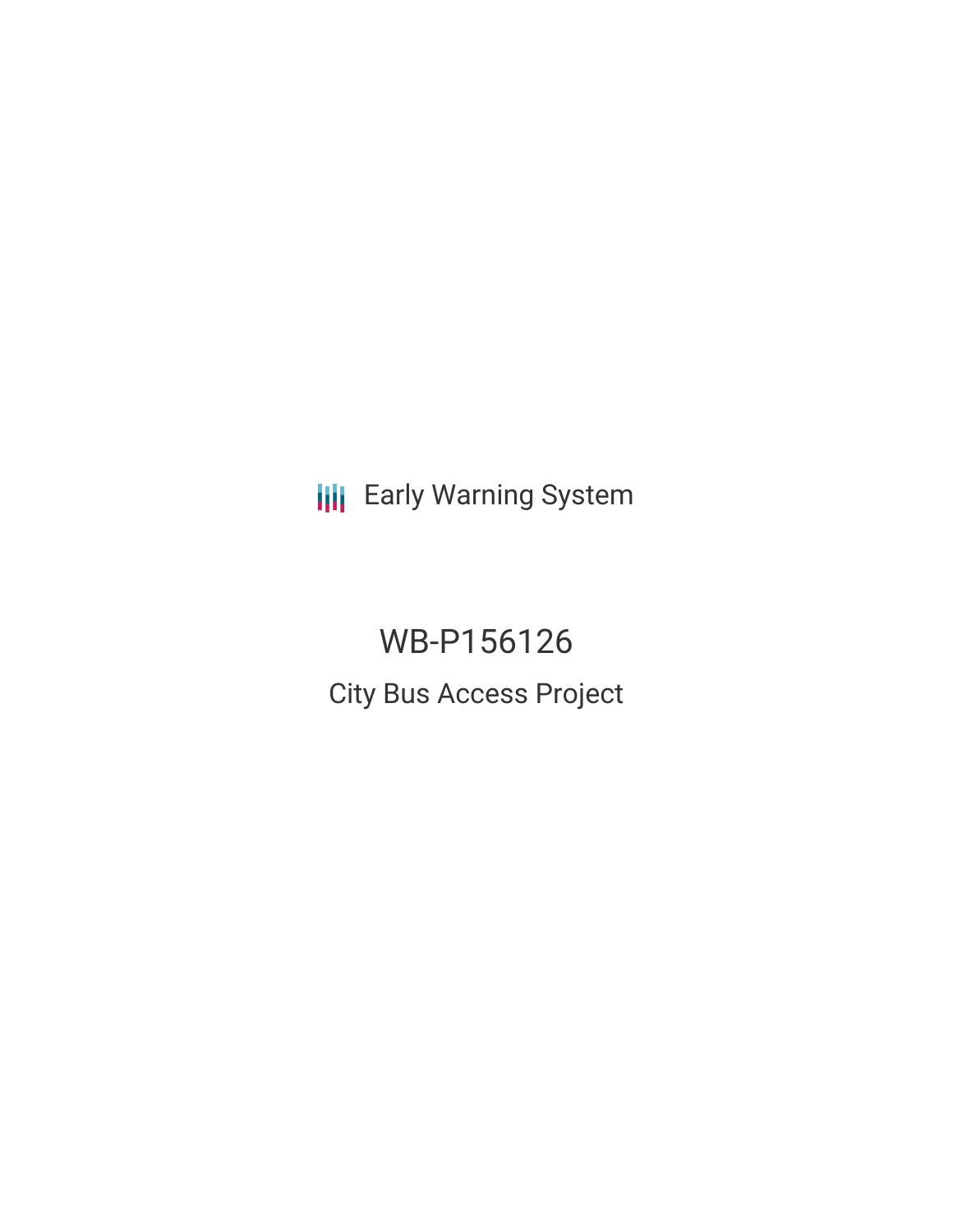

#### **Quick Facts**

| <b>Countries</b>              | Bhutan                                                  |
|-------------------------------|---------------------------------------------------------|
| <b>Specific Location</b>      | Thimphu                                                 |
| <b>Financial Institutions</b> | World Bank (WB)                                         |
| <b>Status</b>                 | Proposed                                                |
| <b>Bank Risk Rating</b>       | B                                                       |
| <b>Voting Date</b>            | 2016-04-07                                              |
| <b>Borrower</b>               | Government of Bhutan, Thimphu Thromde, City Bus Company |
| <b>Sectors</b>                | Law and Government, Transport                           |
| Investment Type(s)            | Grant                                                   |
| <b>Project Cost (USD)</b>     | $$4.45$ million                                         |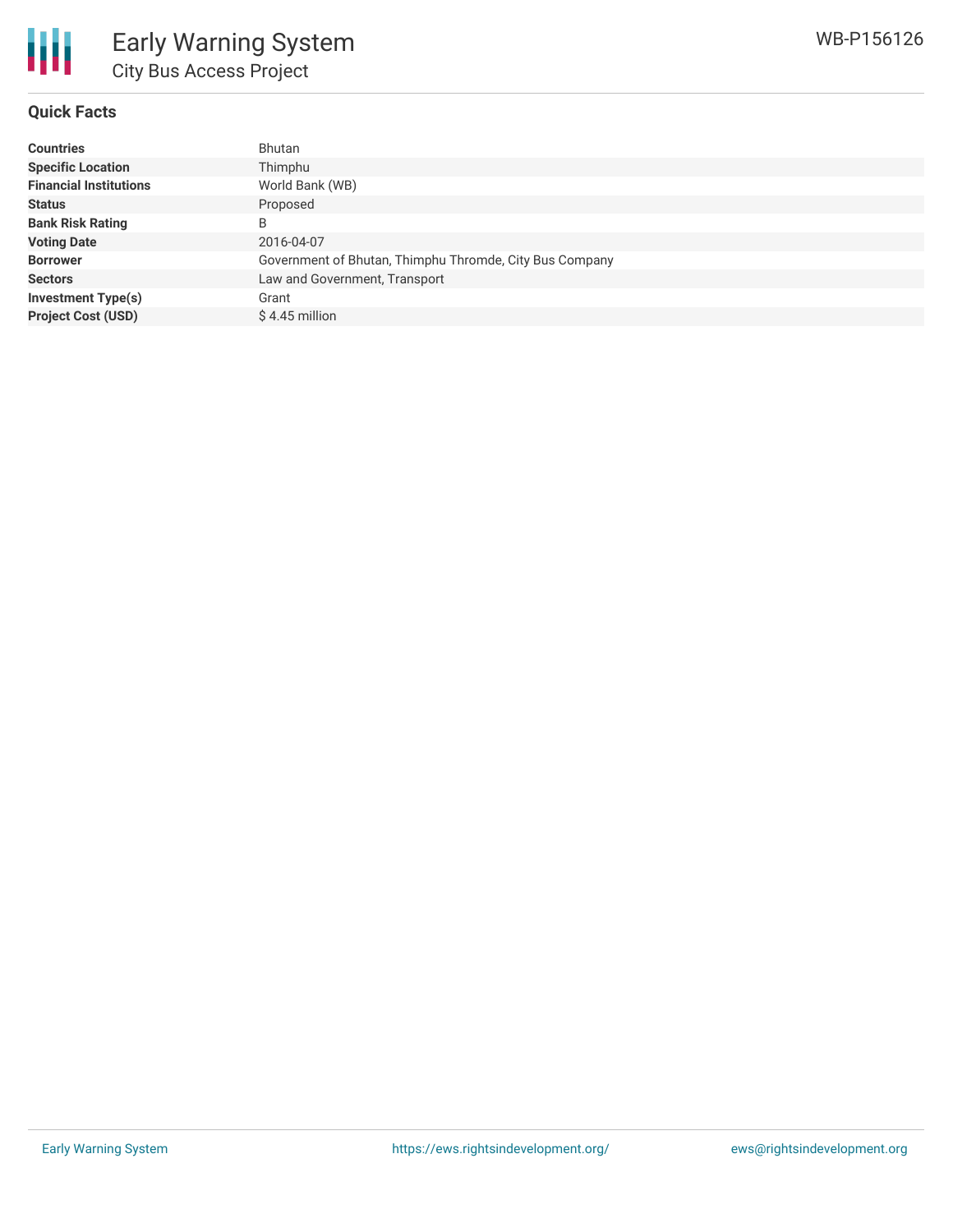

# **Project Description**

This project provides funding for the expansion of public transportation in Bhutan's capital city, Thimphu. Specifically, the project will finance the expansion of bus services in the city.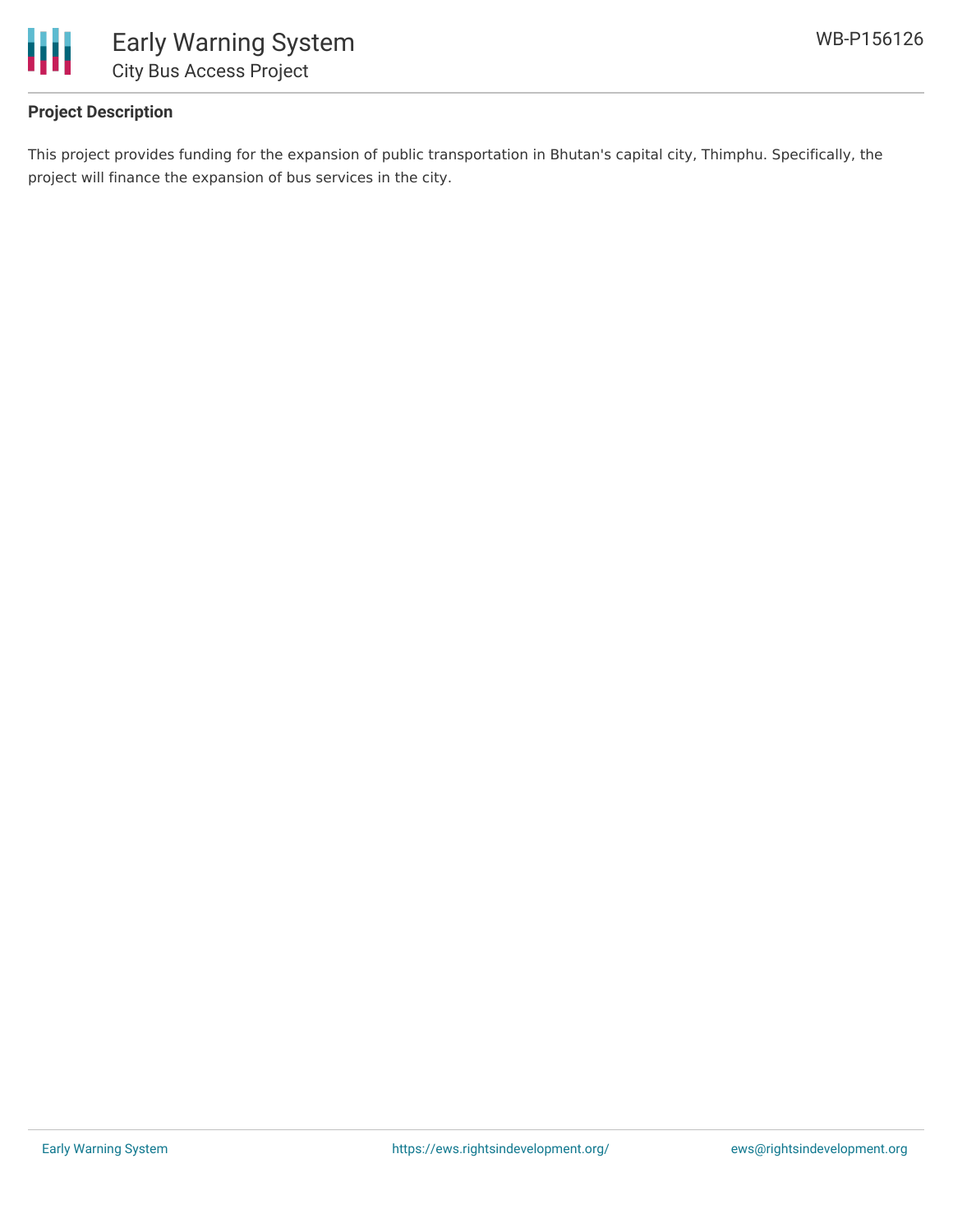### **Investment Description**

World Bank (WB)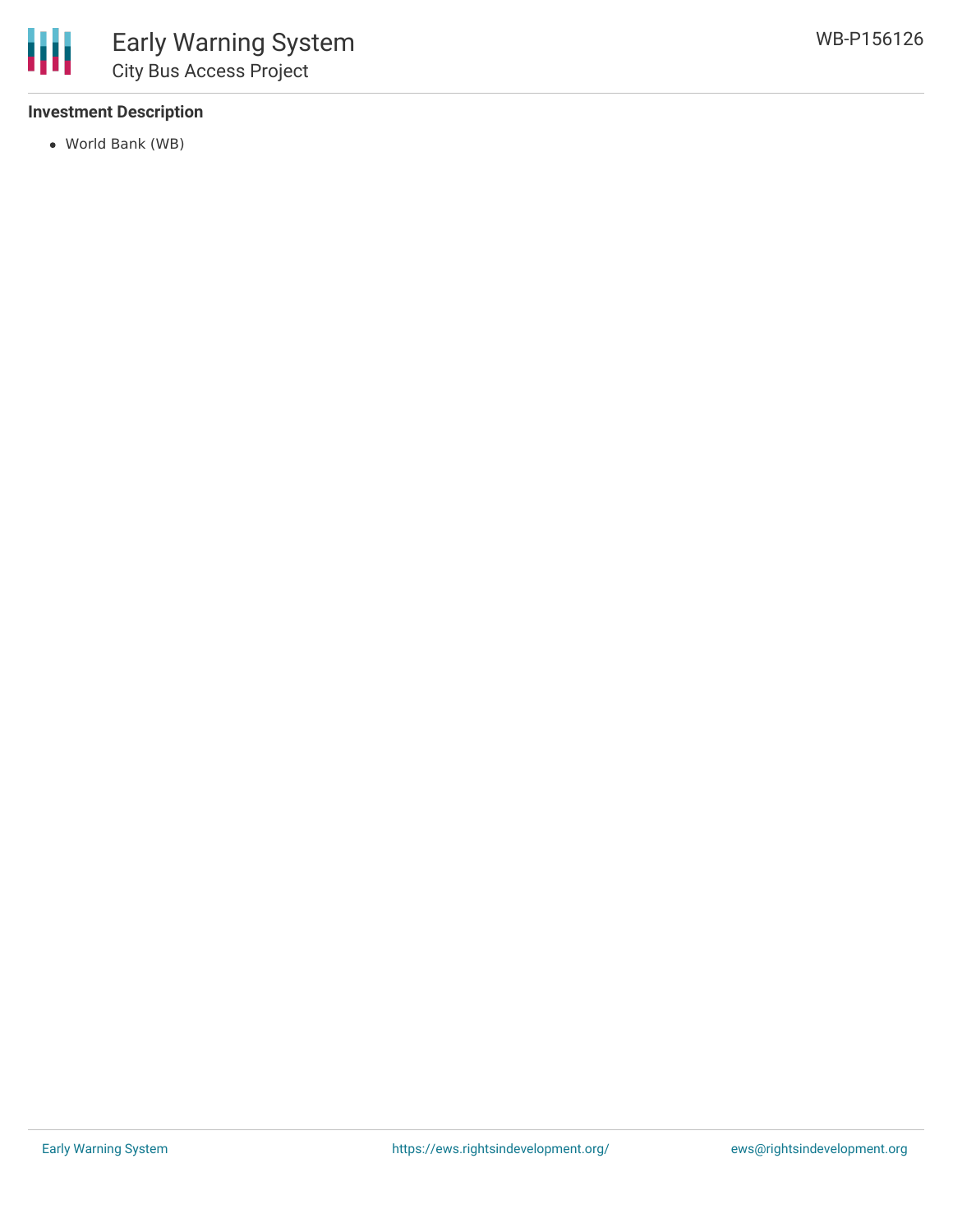

# **Contact Information**

World Bank Contact: Dominic Pasquale Patella Title: Sr Transport. Spec. Tel: 458-4619 Email: dpatella@worldbank.org

Contact: Dechen Tshering Title: Disaster Risk Management Speci Tel: 5739+124 Email: dtshering@worldbank.org Contact: Tenzin Lhaden Title: Operations Officer Tel: 5739+130 Email: tlhaden@worldbank.org Borrower/Client/Recipient Name: Ministry of Finance Contact: Lam Dorji Title: Secretary Tel: 975332722 Email: secretary@mof.gov.bt

Implementing Agencies: Name: Thimphu Thromde Contact: Mr. Kinzang Title: Coordinator Tel: 975-1760-1601 Email: kinzang@thimphucity.gov.bt Name: City Bus Co. Contact: Pasang Tshering Title: Manager Tel: 97517603500 Email: pasangtdorji@gmail.com

# ACCOUNTABILITY MECHANISM OF WORLD BANK

The World Bank Inspection Panel is the independent complaint mechanism and fact-finding body for people who believe they are likely to be, or have been, adversely affected by a World Bank-financed project. If you submit a complaint to the Inspection Panel, they may investigate to assess whether the World Bank is following its own policies and procedures for preventing harm to people or the environment. You can contact the Inspection Panel or submit a complaint by emailing ipanel@worldbank.org. You can learn more about the Inspection Panel and how to file a complaint at: http://ewebapps.worldbank.org/apps/ip/Pages/Home.aspx.